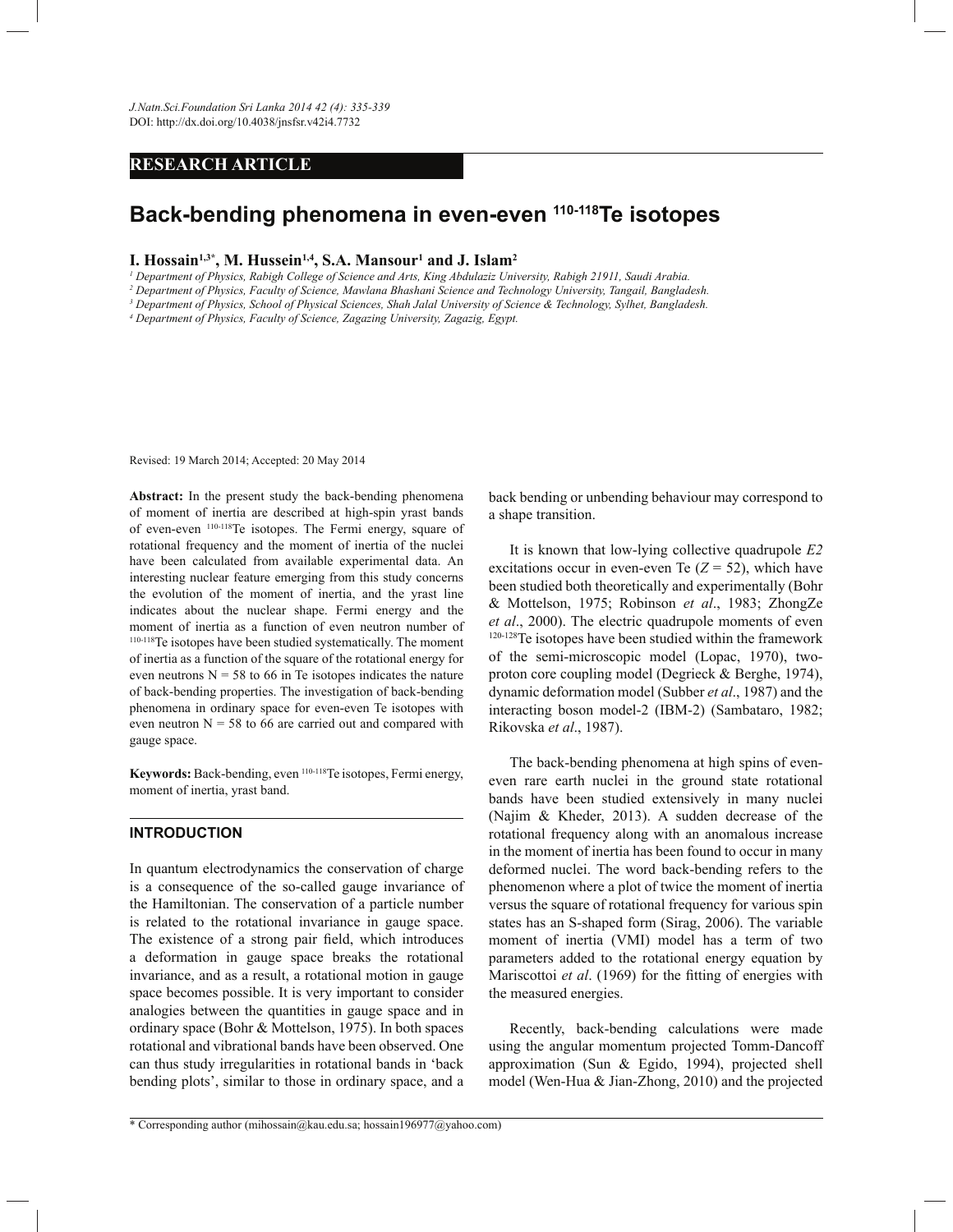configuration interaction (PCI) method in which the deformed intrinsic states are directly associated with shell model wave function (Gao *et al*., 2011). We have studied the evolution properties and the back-bending properties of yrast states for even-even 100-110Pd and 104-122Cd isotopes (Ahmed *et al.*, 2012; Hossain *et al*., 2013). Electromagnetic reduced transition probabilities of even-even 104-112Cd (Abdullah *et al*., 2013), 102-106Pd (Hossain *et al.*, 2014a) and 108-112Pd (Hossain *et al*., 2014b) isotopes have been studied by IBM-1. So far \* the back-bending properties of yrast states of even-even 110-118Te isotopes have not been reported in the literature. Therfore, in this study an extensive analysis of the backbending properties of even 110-118Te isotopes has been carried out. G WE GO WE GO WE GO WE GO WE GO WE GO WE GO WE GO WE GO WE GO WE GO WE GO WE GO WE GO WE GO WE GO WE GO WE GO

Table 1: Excitation energies, moment of inertia and square of rotational frequency for even 110-118Te isotopes

| Nuclei   | $\cal I$                | $I(I+I)$ | Transition                        | $E_{y}$ | $2\vartheta/\hbar^2$ | $(\hbar\omega)^2$ |
|----------|-------------------------|----------|-----------------------------------|---------|----------------------|-------------------|
|          |                         |          | level                             | MeV     | MeV <sup>1</sup>     | $(MeV)^2$         |
| $110$ Te | $\overline{\mathbf{c}}$ | 6        | $2^+ \rightarrow 0^+$             | 0.657   | 9.132                | 0.1079            |
|          | 4                       | 20       | $4^+ \rightarrow 2^+$             | 0.744   | 18.817               | 0.1384            |
|          | 6                       | 42       | $6^+ \rightarrow 4^+$             | 0.824   | 26.699               | 0.1697            |
|          | 8                       | 72       | $8^+ \rightarrow 6^+$             | 1.062   | 28.249               | 0.2819            |
|          | 10                      | 110      | $10^+ \rightarrow 8^+$            | 1.368   | 27.778               | 0.4679            |
|          | 12                      | 156      | $12^* \rightarrow 10^+$           | 0.533   | 86.3                 | 0.0710            |
|          | 14                      | 210      | $14^* \rightarrow 12^*$           | 0.688   | 78.488               | 0.1183            |
|          | 16                      | 272      | $16^+ \rightarrow 12^+$           | 0.763   | 81.258               | 0.1455            |
| $112$ Te | $\overline{c}$          | 6        | $2^+ \rightarrow 0^+$             | 0.689   | 8.708                | 0.1186            |
|          | 4                       | 20       | $4^+ \rightarrow 2^+$             | 0.787   | 17.789               | 0.1548            |
|          | 6                       | 42       | $6^+ \rightarrow 4^+$             | 0.821   | 26.797               | 0.1685            |
|          | 8                       | 72       | $8^+ \rightarrow 6^+$             | 1.065   | 28.169               | 0.2835            |
|          | 10                      | 110      | $10^+ \rightarrow 8^+$            | 0.864   | 43.981               | 0.1866            |
|          | 12                      | 156      | $12^+ \rightarrow 10^+$           | 0.601   | 76.539               | 0.0903            |
|          | 14                      | 210      | $14^* \rightarrow 12^*$           | 0.713   | 75.736               | 0.1271            |
|          | 16                      | 272      | $16^+ \rightarrow 14^+$           | 0.754   | 82.228               | 0.1421            |
|          | 18                      | 342      | $18^+ \rightarrow 16^+$           | 0.957   | 73.145               | 0.2289            |
| $114$ Te | $\overline{\mathbf{c}}$ | 6        | $2^+ \rightarrow 0^+$             | 0.708   | 8.475                | 0.1253            |
|          | 4                       | 20       | $4^+ \rightarrow 2^+$             | 0.775   | 18.065               | 0.1502            |
|          | 6                       | 42       | $6^+ \rightarrow 4^+$             | 0.733   | 30.036               | 0.1343            |
|          | 8                       | 72       | $8^+ \to 6^+$                     | 0.871   | 34.443               | 0.1896            |
|          | 10                      | 110      | $10^+ \rightarrow 8^+$            | 0.831   | 48.135               | 0.1726            |
|          | 12                      | 156      | $12^* \rightarrow 10^*$           | 0.596   | 77.181               | 0.0888            |
|          | 14                      | 210      | $14^* \rightarrow 12^*$           | 0.737   | 73.27                | 0.1357            |
|          | 16                      | 272      | $16^+ \rightarrow 14^+$           | 0.691   | 89.725               | 0.1193            |
|          | 18                      | 342      | $18^+ \rightarrow 16^+$           | 0.976   | 71.72                | 0.238             |
| $116$ Te | $\overline{c}$          | 6        | $2^+ \rightarrow 0^+$             | 0.678   | 8.849                | 0.1149            |
|          | 4                       | 20       | $4^{\circ} \rightarrow 2^{\circ}$ | 0.680   | 20.588               | 0.1156            |
|          | 6                       | 42       | $6^+ \rightarrow 4^+$             | 0.643   | 34.214               | 0.1034            |
|          | 8                       | 72       | $8^+ \rightarrow 6^+$             | 0.770   | 38.961               | 0.1482            |
|          | 10                      | 110      | $10^+ \rightarrow 8^+$            | 0.810   | 46.914               | 0.1640            |
|          | 12                      | 156      | $12^* \rightarrow 10^+$           | 0.764   | 60.209               | 0.1459            |
|          | 14                      | 210      | $14^{+} \rightarrow 12^{+}$       | 0.770   | 70.129               | 0.1482            |
| $118$ Te | $\overline{c}$          | 6        | $2^+ \rightarrow 0^+$             | 0.605   | 9.917                | 0.915             |
|          | $\overline{4}$          | 20       | $4^+ \rightarrow 2^+$             | 0.600   | 23.33                | 0.090             |
|          | 6                       | 42       | $6^+ \rightarrow 4^+$             | 0.614   | 35.831               | 0.0942            |
|          | 8                       | 72       | $8^+ \rightarrow 6^+$             | 0.753   | 39.841               | 0.1417            |
|          | 10                      | 110      | $10^+ \rightarrow 8^+$            | 0.786   | 48.346               | 0.1544            |
|          | 12                      | 156      | $12^+ \rightarrow 10^+$           | 0.859   | 53.551               | 0.1844            |
|          | 14                      | 210      | $14^{+} \rightarrow 12^{+}$       | 0.903   | 59.800               | 0.2038            |

*December 2014 Journal of the National Science Foundation of Sri Lanka 42(4)*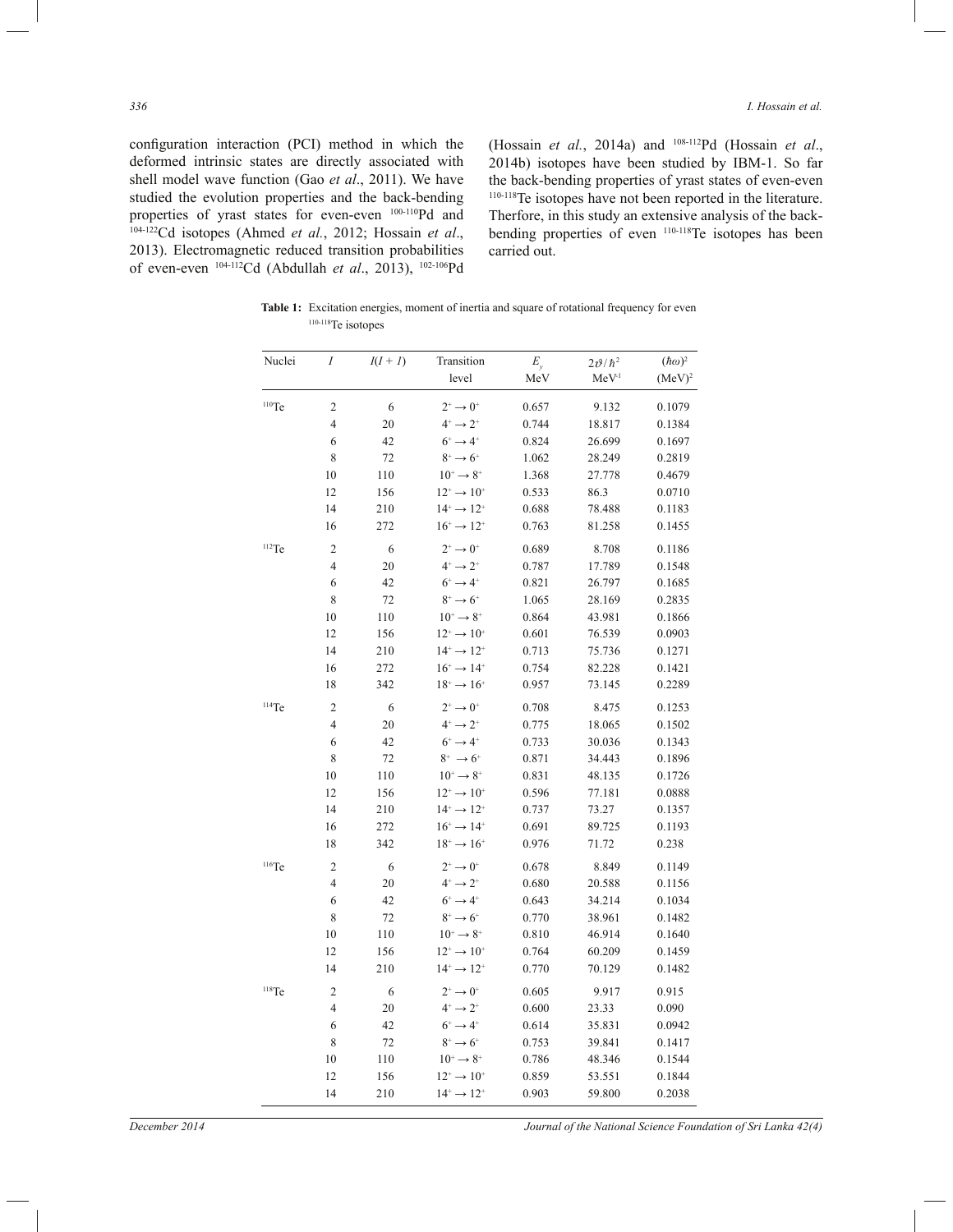# **THEORETICAL CALCULATION**

# **Moment of inertia (**  $\pmb{\vartheta}$  **) and gamma energy**  $\mathbf{E}_{\pmb{\gamma}}$

The relationship between the moment of inertia ( $\vartheta$ ) and gamma energy  $E\gamma$  (Ahmed *et al.*, 2012) is given by

$$
2\vartheta/\hbar^2 = \frac{4I - 2}{E(I) - E(I - 2)} = \frac{4I - 2}{E_\gamma}
$$
...(1)

And the relationship between Eγ and ħω (Scholten *et al*., 1978) is given by

$$
\hbar \omega = \frac{E(I) - E(I - 2)}{\sqrt{I(I + 1)} - \sqrt{(I - 2)(I - 1)}} = \frac{E_{\gamma}}{\sqrt{I(I + 1)} - \sqrt{(I - 2)(I - 1)}}
$$
\nTable 2: Separation energy  $S_{2n}^{N+1}$  (MeV) of <sup>112-118</sup> Te isotopes

 $...(2)$ 

\* \*

### **Fermi energy (Gauge space)**  $\mathbb{C}$  Cause space)

 relationship (Hussien, 1993): The Fermi energies are calcu The Fermi energies are calculated from the following

$$
\lambda(N,I) = \frac{1}{2} [E_x(N+1,I) - E_x(N-1,I) - S_{2n}^{N+1}] \qquad \qquad ...(3)
$$

where N is the neutron number and  $S_{2n}^{N+1}$  is the separation energy.

$$
S_{2n}^{N+1} = E_B (Z,N) - E_B (Z, N-2) \qquad \dots (4)
$$

#### **RESULTS AND DISCUSSION**

The gamma ray energies, moment of inertia and square of rotational energy for the ground state band of eveneven 110-118Te isotopes are presented in Table 1. The separation energy and the Fermi energy of even-even <sup>112-</sup> <sup>118</sup>Te isotopes are presented in Tables 2 and 3.  $\mathbf{r}$ 

#### **Moment of inertia**

The positive parity yrast levels are connected by a sequence of stretched E2 transition energies, which increases smoothly except around the back-bending region. The transition energy  $\Delta E_{I, I, 2}$  should increase linearly with I for the constant rotor as  $\Delta E_{I, I-2} = I/2\vartheta$ . (4I-2). However it does not increase, but decreases for certain I values. The moment of inertia  $2\theta/\hbar^2$  and the rotational frequency *ħω* have been calculated from the equations (1) and (2), respectively. The  $E_{\gamma}$  between E(I) and E(I-2) levels are obtained from  $110^{\circ}$ Te (Gürdal & Kondev, 2012), <sup>112</sup>Te (De Frenne & Jacobs, 1996), <sup>114</sup>Te (Blachot, 2012), <sup>116</sup>Te (Blachot, 2001) and <sup>118</sup>Te (Kitao,

up to neutron 60. We state that at high spin states (12<br>to 18<sup>+</sup>) the  $2v^2/h^2$  values decreases from N = 58 to 66 in increases from  $N = 58$  to 60 and then remain constant up to neutron 66. We state that at high spin states  $(12<sup>+</sup>)$ 2001) isotopes. The ground state bands up to 18 units of angular momentum are investigated for the moment of inertia and square of rotational energy in even <sup>110-118</sup>Te nuclei. In Figure 1 the moments of inertia are plotted as a function of the even neutron number. It is shown that  $2\vartheta/\hbar^2$  as a function of neutrons do not change up to spin 4<sup>+</sup>. The  $2\theta/\hbar^2$  value remains the same up to  $8$ <sup>+</sup> levels for  $110,112$ Te isotopes and then gradually increases in  $114$ - $118$ Te isotopes. At  $10<sup>+</sup>$  level the moment of inertia rapidly even Te isotopes.

rable 2. Separation energy

| $(2)$    | Isotopes | $E_p(Z,N)MeV$ | $E_p(Z, N-2)$ MeV | $S_{2n}^{N+1}$<br>(MeV) |
|----------|----------|---------------|-------------------|-------------------------|
| ollowing | $112$ Te | 928.890       | 900.550           | 28.340                  |
|          | $114$ Te | 949.930       | 928.890           | 21.040                  |
|          | $116$ Te | 970.010       | 949.930           | 20.080                  |
|          | $118$ Te | 988.850       | 970.010           | 18.840                  |

**Table 3:** Fermi energy λ(N,I) MeV of even 112-118Te isotopes

| Spin(I) | $112$ Te  | $114$ Te  | $116$ Te  | $118$ Te |
|---------|-----------|-----------|-----------|----------|
| 2       | $-11.154$ | $-10.511$ | $-10.055$ | $-9.457$ |
| 4       | $-11.149$ | $-10.526$ | $-10.088$ | $-9.46$  |
| 6       | $-11.172$ | $-10.564$ | $-10.085$ | $-9.435$ |
| 8       | $-11.169$ | $-10.617$ | $-10.091$ | $-9.429$ |
| 10      | $-11.422$ | $-10.537$ | $-10.051$ | $-9.432$ |
| 12      | $-11.136$ | $-10.523$ | $-9.943$  | $-9.373$ |

the moments of methal for even the as a famellon of the square of rotational energy are plotted in Figure 2. In The moments of inertia for even 110-118Te as a function of inertia (VMI) model, this should give a straight line in the plot of inertia  $2\vartheta/\hbar^2$  as a function of  $\omega^2$ . The back- $2v/h^2$  is observed in the yrast band of  $110-118$ Te isotopes. the region between  $2^+$  to  $18^+$  units of angular momentum, bending phenomena can be most easily demonstrated if  $1/2\vartheta$  one plots the moment of inertia as a function of  $\omega^2$ . It is In the lowest order according to the variable moment of clear that the back-bending behaviour can be observed for each isotope except <sup>118</sup>Te. In <sup>118</sup>Te isotopes where a peculiar result was found, the square of rotational energy decreases as the moment of inertia increases. The 110-116Te isotopes show back-bending at  $I = 10^{\circ}, 8^{\circ}, 4^{\circ}, 4^{\circ}$  levels, respectively. The moment of inertia increases rapidly at  $12^+$  states for even neutron  $N = 58, 60, 62, 64$  of Te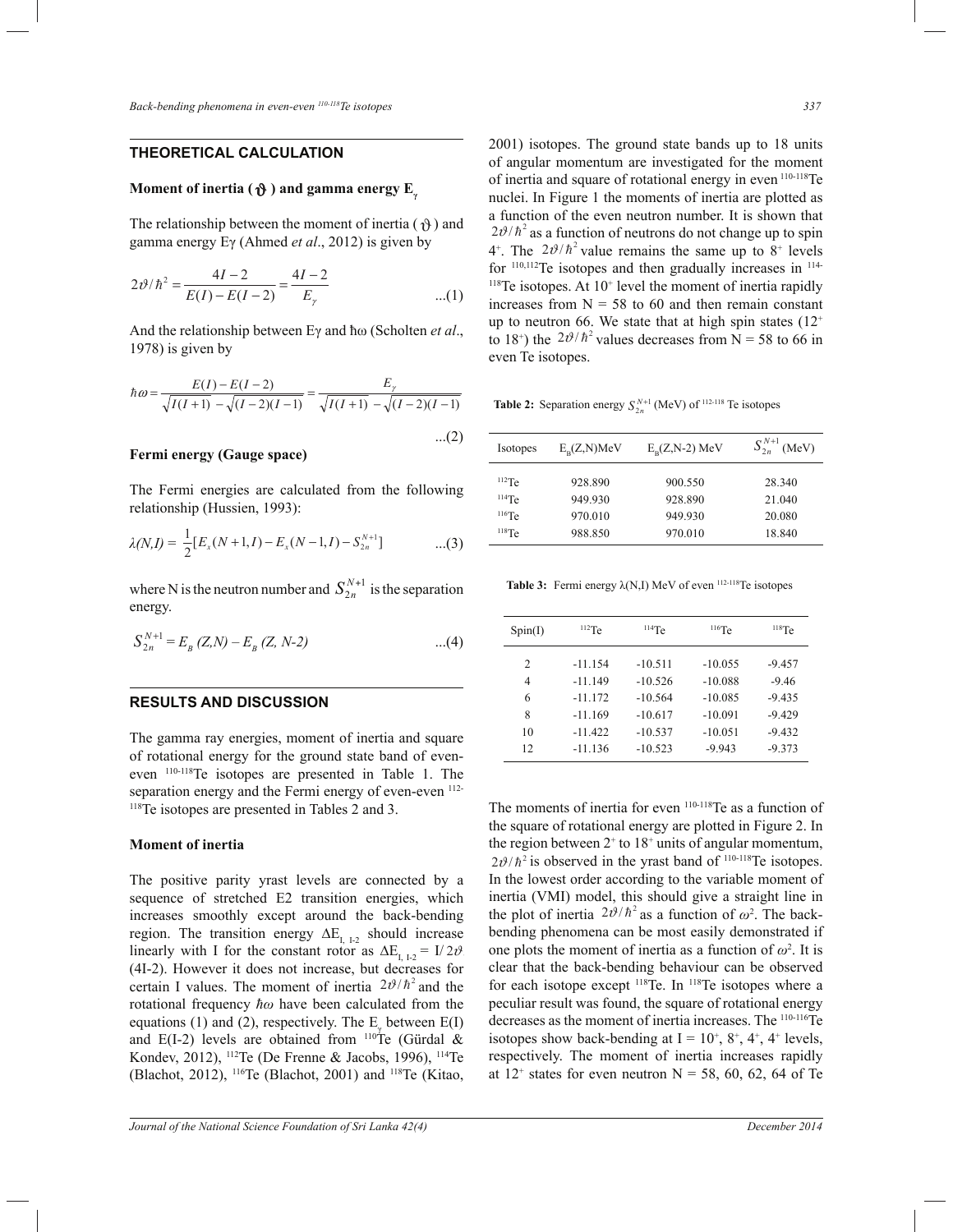

Figure 1: Moments of inertia (MeV<sup>-1</sup>) versus even neutron number  $N = 58-66$  of  $110-118$ Te isotopes



**Figure 3:** Fermi energies as a function of even neutron  $N = 60{\text -}66$  of <sup>112-118</sup>Te isotopes

isotopes. The results have been presented on collective  $\Delta I = 2$  ground band level sequence for the variation of shapes for Te isotopes with even neutron from  $N =$ 58−64. The back-bending phenomena appears clearly in the diagram  $2\vartheta/\hbar^2$  vs.  $(\hbar \omega)^2$  due to the crossing of two bands, which have different moments in a yrast line. This means that the interaction between two bands is small then one obtains a sudden transition which produce the beak-bending.



**Figure 2:**  $2\theta/\hbar^2$  as a function of square of rotational energy  $(\hbar \omega)^2$ of even 110-118Te isotopes

# **Fermi energies**

The results have been confirmed in gauge space plot, which shows a back-bending behaviour when a change in deformation occurs. The separation energy was obtained using the equation (4) and has been presented in Table 2 (Kratsov, 1974). The Fermi energies  $\lambda(N,I)$ of even  $^{112-118}$ Te (Mansour & Saad, 2009) have been calculated from equation (3). The comparisons of Fermi energies of Te isotopes with even neutron  $N = 60 - 66$  in gauge space for different states are presented in Figure 3. The Fermi energy of those nuclei at different levels  $(2^*, 4^*, 6^*, \ldots 12^*)$  are given in Table 3. The change of deformation can be explored through the so-called 'gauge-plots' of Fermi energy versus the even neutron number. Figure 3 shows the back-bending between the spherical nuclei with N< 62 and deformed nuclei with higher neutron number; the  $\lambda(N,I)$  curve reflects the level density at the Fermi surface.

# **CONCLUSION**

In the present study we have focused on the analogy between the rotational energy in ordinary space and the Fermi energy in gauge space of even <sup>110-118</sup>Te isotopes. The back-bending phenomena in ordinary space is compared with gauge space for the Fermi energies up to levels 12<sup>+</sup>. The <sup>118</sup>Te isotopes were found to show an abnormal behaviour since the square of rotational energy decreases as the moment of inertia increases. The results of this study are extremely useful for compiling the nuclear data table.